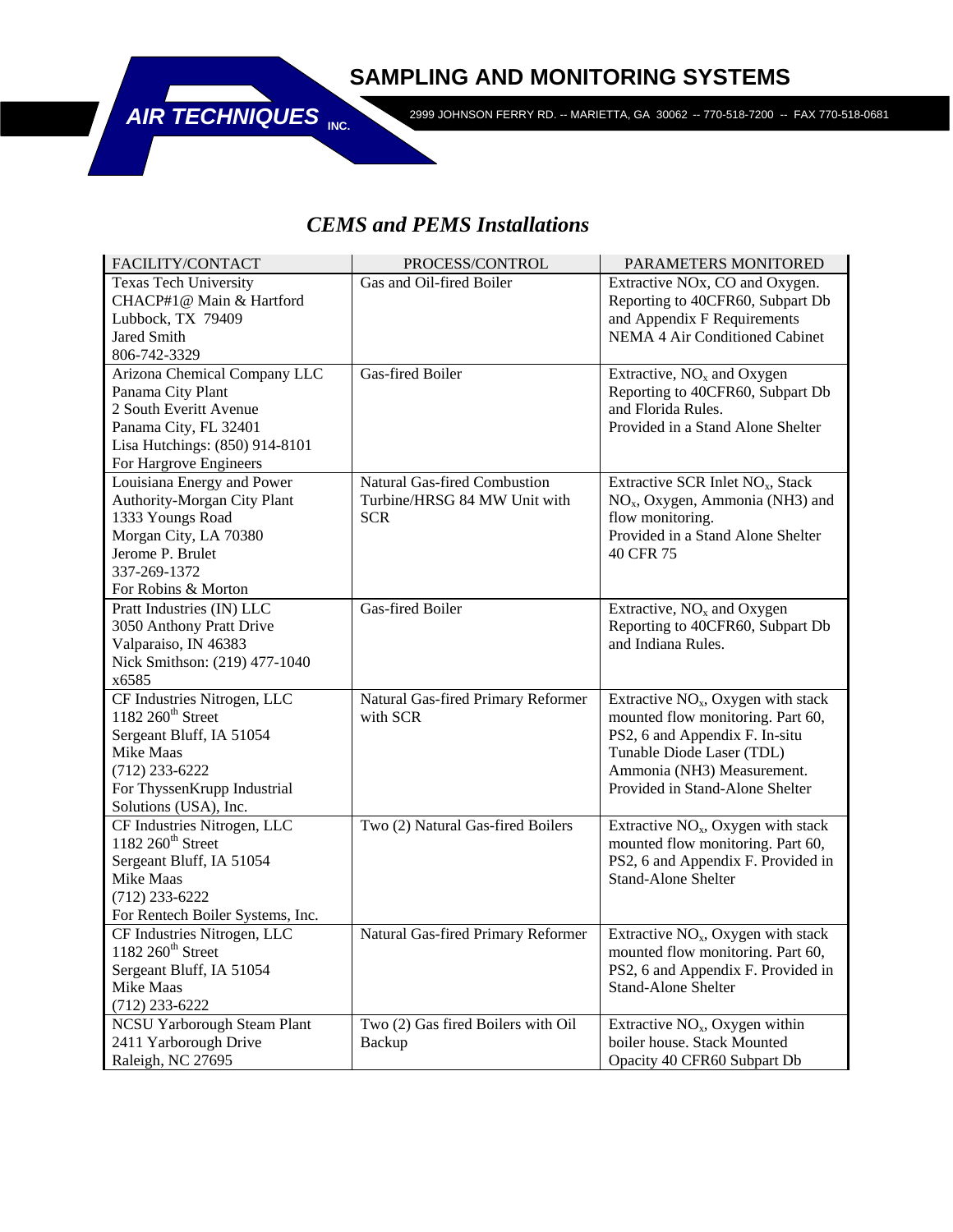| FACILITY/CONTACT                                    | PROCESS/CONTROL                             | PARAMETERS MONITORED                                                   |
|-----------------------------------------------------|---------------------------------------------|------------------------------------------------------------------------|
| Sonoco Products Company                             | Woodwaste-Fired Stoker Boiler,              | Dilution Extractive Stack $NOx$ , CO,                                  |
| 1 North Second Street                               | 490MM Btu/hr Fueled by a Mixture            | Volumetric Flow Rate, Opacity.                                         |
| Hartsville, SC 29550                                | of Untreated Wood Waste and                 | Reporting to 40CFR Part 60,                                            |
| For McBurney Corporation                            | Natural Gas. With SNCR, Dry                 | Subpart Db and Appendix F.                                             |
| John Peterson                                       | Sorbent Injection and Baghouse              | Provided in Stand-Alone Shelter                                        |
| 770-925-7100                                        | Controls.                                   |                                                                        |
| Dominion Virginia Power                             | <b>Gas Fired Power Generation Facility</b>  | Extractive Stack NO <sub>x</sub> , CO, and                             |
| 1038 Bremo Bluff Rd                                 | Two Natural Gas fired Boilers               | Oxygen monitoring of two units                                         |
| Bremo Bluff Virginia                                | (Retro Fit) 300 MW facility                 | Provided in a Stand Alone shelter                                      |
|                                                     |                                             | with redundant systems. 40 CFR 75                                      |
| EDF Renewable Energy-Allendale                      | Biomass-Fired Stoker Boiler,                | Extractive Stack NO <sub>x</sub> , CO, SO <sub>2</sub> ,               |
| Airport Loop Road                                   | 275MM Btu/hr Fueled by a Mixture            | Volumetric Flow Rate, Opacity.                                         |
| Allendale, SC 29810                                 | of Clean, Untreated Wood Waste              | Reporting to 40CFR Part 60,                                            |
| For Factory Sales & Engineering,                    | (As Primary Fuel) and Driving an            | Subpart Db, Part 63 Subpart JJJJJJ                                     |
| Inc.                                                | Electric Utility Generator Rated at         | Requirements and Appendix F.                                           |
|                                                     | Approximately 21 MWe Gross                  | Provided in Stand-Alone Shelter                                        |
|                                                     | Output. With SNCR, Lime or Trona            |                                                                        |
|                                                     | Injection and ESP Controls.                 |                                                                        |
| EDF Renewable Energy-Dorchester                     | Biomass-Fired Stoker Boiler,                | Extractive Stack NO <sub>x</sub> , CO, SO <sub>2</sub> ,               |
| 7 Mile Road                                         | 275MM Btu/hr Fueled by a Mixture            | Volumetric Flow Rate, Opacity.                                         |
| Harleyville, SC 29448                               | of Clean, Untreated Wood Waste              | Reporting to 40CFR Part 60,                                            |
| For Factory Sales & Engineering,                    | (As Primary Fuel) and Driving an            | Subpart Db, Part 63 Subpart JJJJJJ                                     |
| Inc.                                                | Electric Utility Generator Rated at         | Requirements and Appendix F.                                           |
|                                                     | Approximately 21 MWe Gross                  | Provided in Stand-Alone Shelter                                        |
|                                                     | Output. With SNCR, Lime or Trona            |                                                                        |
|                                                     | Injection and ESP Controls.                 |                                                                        |
| Abengoa Bioenergy Biomass of                        | Biomass-Fired Stoker Boiler,                | Extractive Stack $NO_x$ , $NO_2/NO_x$                                  |
| Kansas, LLC                                         | 500MM Btu/hr Burning Wheat                  | Ratio, CO, SO <sub>2</sub> , CO <sub>2</sub> , CO <sub>2</sub> e, HCl, |
| Hugoton, KS 67951                                   | Straw, Milo (Sorghum) Stubble,              | Volumetric Flow Rate, Baghouse                                         |
| Robert Wildgen                                      | Corn Stover, Switch Grass,                  | Leak Detection. Dilution Extractive                                    |
| Project Development Manager                         | Enzymatic Hydrolysis Residuals,             | Inlet $NO_x$ , $SO_2$ with $O_2$ Diluent for                           |
| $(636)$ 728-4515                                    | Particles Collected During Biomass          | Control. Reporting to 40CFR Part                                       |
| For Factory Sales & Engineering,                    | Grinding, Non-Condensable Gases             | 60, Subpart Db, Part 63 Subpart                                        |
| Inc.                                                | (NCG) Vent Streams From Plant               | <b>JJJJJJ Requirements and Appendix</b>                                |
|                                                     | Processes, Wastewater Treatment             | F. Provided in Stand-Alone Shelter.                                    |
|                                                     | Sludge, Biogas and Natural Gas As           |                                                                        |
|                                                     | Fuel With SCR, Lime Injection and           |                                                                        |
|                                                     | Fabric Filter Controls.                     |                                                                        |
| RAIN CII Carbon LLC                                 | The CEMS is Required to                     | Dilution-Extractive $NOx$ , $SO2$ , $CO2$ ,                            |
| Lake Charles Energy Project                         | Continuously Measure and Record             | Wet Oxygen, Moisture, Pitot-Based                                      |
| 1920 Pak Tank Road                                  | the Concentrations of $NO_x$ , $SO_2$ ,     | Flow Rate. Reporting to 40CFR Part                                     |
| Sulphur, LA 70665                                   | $CO2$ , and $O2$ as Well as Pressure,       | 60 and LADEP Requirements.                                             |
| Ken Richardson: Site Engineer                       | Temperature and Moisture of the             | Provided in Stand-Alone Shelter.                                       |
| (337) 558-5944 x44                                  | Coke Calciner Waste Heat Recovery           |                                                                        |
|                                                     | Boiler Stack.<br>Wood Biomass-Fired Boiler. |                                                                        |
| Piedmont Green Power, LLC                           |                                             | Extractive $NOx$ , CO, SO <sub>2</sub> , Oxygen,                       |
| MLK Jr. Bypass                                      | 719MM Btu/hr with SNCR, Lime                | and Opacity Reporting to 40CFR                                         |
| Barnesville, GA 30204<br>Peter Mohr: (208) 765-1611 | Injection and Fabric Filter Controls.       | Part 60, Subpart Db Requirements<br>and Appendix F. Provided in Stand- |
| For Energy Products of Idaho.                       |                                             | Alone Shelter.                                                         |
| SunCoke Energy                                      | Metallurgical Coke Production               | Extractive SO <sub>2</sub> , Wet and Dry                               |
| Middletown Coke Company, LLC                        | Followed by HRSG Units, and Flue            | Oxygen, Pitot-Based Flow Rate and                                      |
| 3353 Yankee Road                                    | Gas Desulfurization (FGD) with              | Sorbent Trap Mercury Monitoring                                        |
| Middletown, Ohio 45044                              | Spray Dryer Scrubber and Fabric             | Reporting to 40CFR Part 60 and                                         |
| Terry Harris: (513) 727-5547                        | Filter, Activated Carbon Injection.         | Ohio EPA Requirements. Provided                                        |
| For Jacobs Engineering                              |                                             | in Stand-Alone Shelter.                                                |
|                                                     |                                             |                                                                        |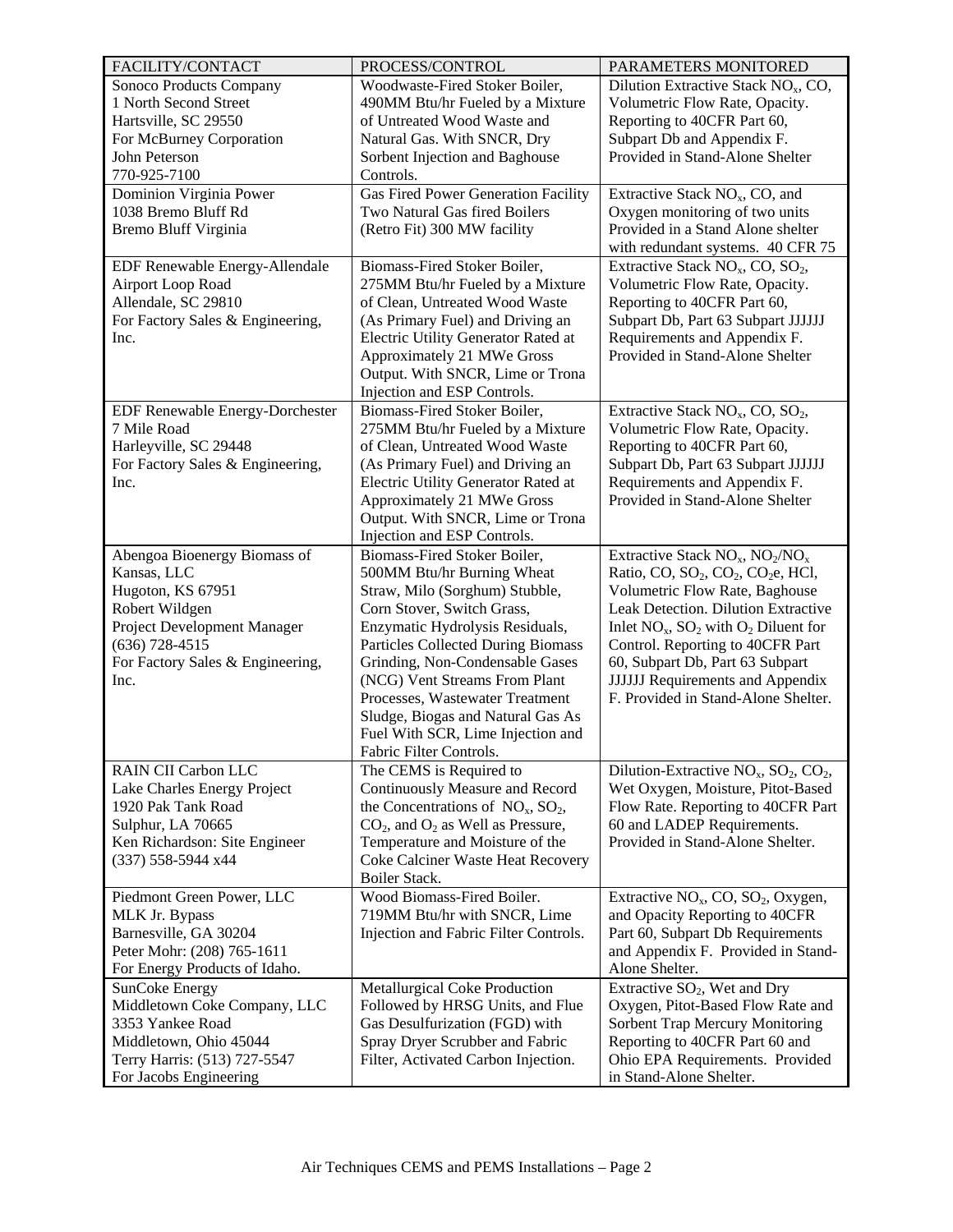| FACILITY/CONTACT                                                                                                                                                                              | PROCESS/CONTROL                                                                                                                          | PARAMETERS MONITORED                                                                                                                                                                                |
|-----------------------------------------------------------------------------------------------------------------------------------------------------------------------------------------------|------------------------------------------------------------------------------------------------------------------------------------------|-----------------------------------------------------------------------------------------------------------------------------------------------------------------------------------------------------|
| Ameresco Federal Solutions &<br>The US Dept. of Energy<br>c/o The Savannah River Site<br>Burma Rd - Aiken, SC 29808<br>Victor Skalak<br>vskalak@ameresco.com<br>For Energy Products of Idaho. | Two Wood Biomass-Fired Fluidized<br>Bed Boilers. 210MM Btu/hr with<br>Up to 30% TDF; SNCR, Lime<br>Injection and Fabric Filter Controls. | Extractive $NO_x$ , CO, $SO_2$ , Oxygen,<br>and Opacity Reporting to 40CFR<br>Part 60, Subpart Db Requirements<br>and Appendix F. Provided in Stand-<br>Alone Shelter.                              |
| Pittsburgh Glass Works, LLC.<br>5123 Victory Blvd.<br>Cochranton, PA 16334<br>Dave Vogt: (814) 336-8326                                                                                       | Four Stacks on Two Float Glass<br><b>Manufacturing Furnaces</b>                                                                          | Dilution $NOx$ and Ultrasonic Flow<br>CERMS. Reporting to Pennsylvania<br>Requirements and 40CFR75.<br>Provided in Two Stand-Alone<br>Shelters.                                                     |
| PPG Industries, Inc.<br>400 Park Avenue<br>Carlisle, PA 17015<br>Len Arena: (717) 226-4411                                                                                                    | Two Float Glass Manufacturing<br><b>Furnace Stacks</b>                                                                                   | Dilution $NOx$ and Ultrasonic Flow<br>CERMS. Reporting to Pennsylvania<br>Requirements and 40CFR75                                                                                                  |
| Shaw Plant 80<br>1019 Riverbend Dr<br>Dalton GA 30772<br>Reese Graves Jr<br>$(706)275 - 4655$                                                                                                 | Carpet-Fired Boiler with Baghouse                                                                                                        | Extractive NO <sub>x</sub> Oxygen, Moisture,<br>and Volumetric Flowrate. Reporting<br>to 40CFR Part 60, Subpart Db<br>Requirements and Appendix F and<br>GAEPD permit.                              |
| <b>Southern States Chemical</b><br>1600 E. President St.<br>Savannah GA<br>Gary Cantrell: (912) 232-1101                                                                                      | <b>Sulfuric Acid Production Facility</b>                                                                                                 | Dilution SO2, and oxygen<br>monitoring. Reporting to 40CFR<br>Part 60 and GAEPD permit.                                                                                                             |
| <b>Westinghouse Anniston</b><br><b>Anniston Army Depot</b><br>3580 Morrisville Rd.<br>Anniston AL 36201<br>Steven Downing: (256) 240-2386<br>Ext. 2165                                        | Chemical Agent Incineration                                                                                                              | Extractive CO, Oxygen Monitor<br>Compliance to 40CFR Part 63 PLC<br>communicates with Plant DCS for<br>reporting. Includes Autosensing<br>Dual Range and Integrated Hot<br>Spare Analyzer.          |
| Wilbara Corp<br>4620 Highway 421N<br>Wilmington, NC 28401<br>Bryan Beyer: (912) 232-1101                                                                                                      | Sulfuric Acid Production Facility                                                                                                        | Dilution $SO_2$ , and oxygen<br>monitoring (PLC communicates<br>with Plant DCS)                                                                                                                     |
| <b>Momentive Performance Products</b><br>611 O'Neil Drive S.E.<br>Hebron OH 43025<br>Larry Lavender<br>$(740)$ 929-8736                                                                       | Glass production Furnaces with SCR<br>control monitored by<br><b>CEMS/CERMS</b>                                                          | Extractive $NOx$ Inlet and Outlet of a<br>an SCR Control System for<br>Efficiency Calculation, Flow and<br>Lbs/Hr Reporting to 40CFR60,<br>Appendix F. With Fully Integrated<br>Hot Spare Analysis. |
| FACILITY/CONTACT                                                                                                                                                                              | PROCESS/CONTROL                                                                                                                          | PARAMETERS MONITORED                                                                                                                                                                                |
| Multitrade Rabun Gap, LLC<br>533 Kelly's Creek Rd.<br>Rabun Gap, GA 30568<br>Geoff Crisler<br>$(706)$ 433-3789<br>For Aldridge, Inc.                                                          | Wood Biomass-Fired Boiler.<br>290MM Btu/hr, Dry ESP.                                                                                     | Extractive $NOx$ , CO, Oxygen,<br>Moisture, Volumetric Flowrate and<br>Opacity Reporting to 40CFR Part<br>60, Subpart Db Requirements and<br>Appendix F. Provided in Stand-<br>Alone Shelter.       |
| Genzyme Manufacturing<br>500 Soldiers Field Road.<br>Allston, MA 02134<br>Michael Cobb<br>$(617) 562 - 4580$<br>For Rentech Boiler Systems, Inc.                                              | Natural Gas Turbine with HRSG and<br>SCR.                                                                                                | Extractive $NOx$ , Oxygen and<br>Ammonia. Stream-Switching $NOx$ –<br>$NOx$ Ammonia Measurement for<br><b>SCR Control Purposes and Not</b><br>Regulatory Compliance. Data PLC<br>to DCS Transfer.   |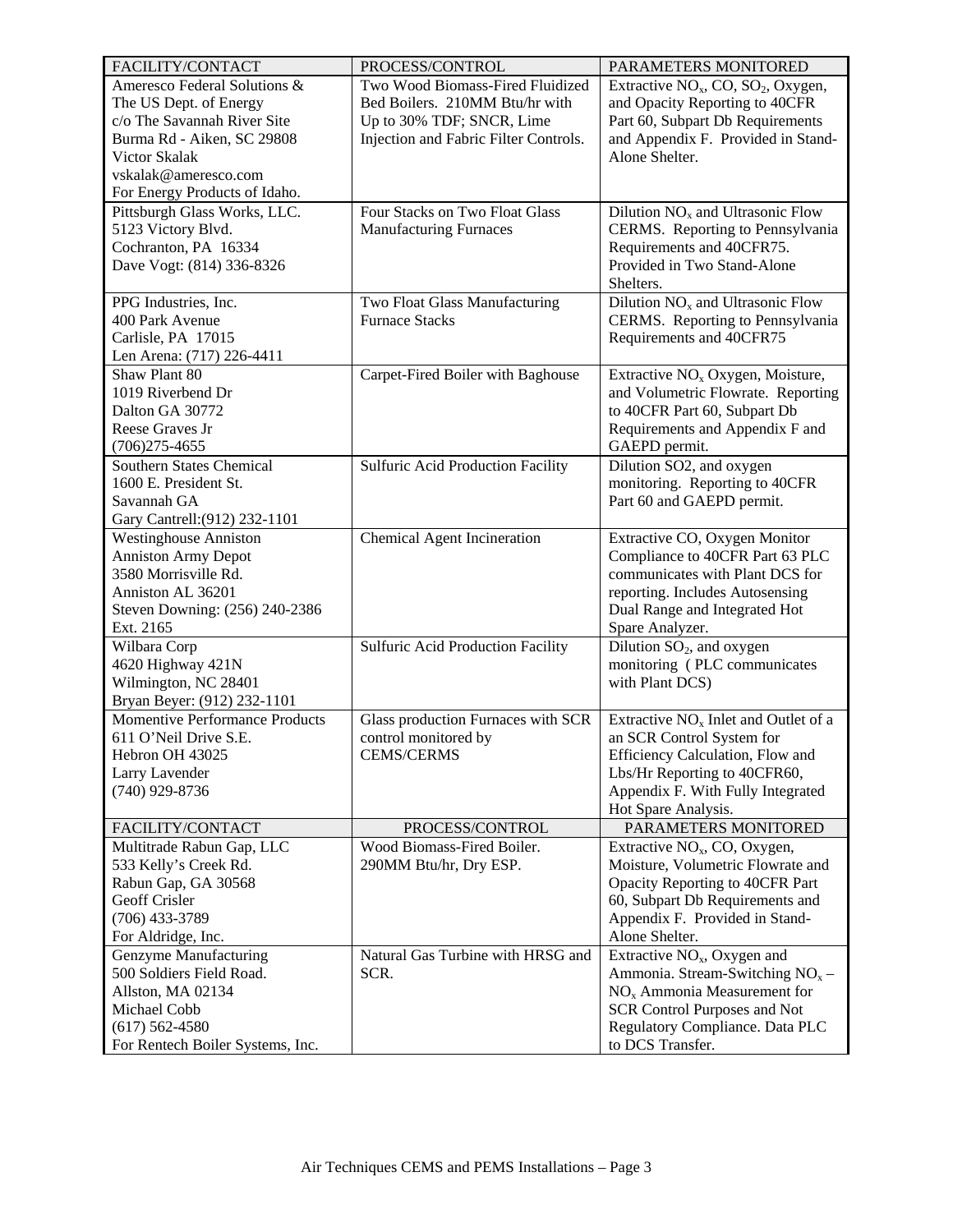| FACILITY/CONTACT                                                                                                                                                | PROCESS/CONTROL                                                                                                                                                                                          | PARAMETERS MONITORED                                                                                                                                                                                                                                                                                                                 |
|-----------------------------------------------------------------------------------------------------------------------------------------------------------------|----------------------------------------------------------------------------------------------------------------------------------------------------------------------------------------------------------|--------------------------------------------------------------------------------------------------------------------------------------------------------------------------------------------------------------------------------------------------------------------------------------------------------------------------------------|
| Langboard, Inc - MDF.<br>548 Langboard Rd.<br>Willacoochee, GA 31650<br>Tim Putala<br>229-263-8943<br>tputala@langboard.com                                     | Energy Unit. Wood-fired followed<br>by dry ESP. MDF Facility. APC<br><b>Control Parameter Monitoring</b><br>Includes ESP's, Scrubbers,<br>BioScrubber                                                    | Compliance Volumetric Flow Rate,<br>Opacity, Extractive NO <sub>x</sub> , Moisture,<br>Oxygen and Parameter Monitoring<br>of Air Pollution Control Systems                                                                                                                                                                           |
| <b>Evergreen Community Power</b><br>720 Laurel St.<br>Reading, PA 19602<br><b>Cliff Heistand</b><br>610-374-3000<br>Cliff.Heistand@ecpreading.com               | Multi-Fuel-Fired Boiler. 482MM<br>Btu/hr Bubbling Fluidized Bed<br>Boiler Firing Natural Gas and Solid<br>Waste Materials. Sorbent Injection,<br>Multiclones, Dry ESP Followed by<br>SCR.                | Extractive $NOx$ , SO <sub>2</sub> , CO, Oxygen,<br>Moisture, Volumetric Flowrate and<br>Opacity Reporting to PADEP, Part<br>75 Requirements. Provided in<br>Stand-Alone Shelter.                                                                                                                                                    |
| <b>Confidential Client</b><br>Fort Dodge, Iowa<br><b>Ben Bunner</b><br>770-925-7100<br>For The McBurney Corporation                                             | Two Biomass-Fired Boilers with<br>SCR, Spray Dryer Adsorbers, Fabric<br><b>Filter Particulate Control</b><br>One Biogas, Natural Gas-Fired<br><b>Boiler</b>                                              | Extractive $NO_x$ , $SO_2$ , $CO$ , $O_2$ and<br>Opacity. Reporting to 40CFR60,<br>Appendix F.<br>Provided in Stand-Alone Shelter.                                                                                                                                                                                                   |
| Tate & Lyle<br>1989 Hayes Ave.<br>Fort Dodge, Iowa 50501<br>Dave Nissen: 217-791-3581                                                                           | Anaerobic Digester Scrubber                                                                                                                                                                              | Dilution-Extractive Non-<br>Compliance Process Monitoring for<br>Hydrogen Sulfide. PLC Ethernet<br>Communication with DCS/                                                                                                                                                                                                           |
| Confidential Client<br>Silvertown, UK<br><b>Ben Bunner</b><br>770-925-7100<br>For The McBurney Corporation<br>benb@mcburney.com                                 | Biomass-Fired Boiler with SNCR<br>NO <sub>x</sub> Control                                                                                                                                                | <b>Extractive Stack Compliance</b><br>Monitoring for $NO_x$ , CO, SO <sub>2</sub> . O <sub>2</sub><br>and HCl, Insitu Particulate.<br><b>Reporting to MCERTS</b><br>requirements.<br>Extractive $NOx$ for four SNCR Inlet<br>Process Control points.                                                                                 |
| University of Georgia<br><b>Central Steam Plant</b><br>Athens, GA 30602<br>Waymon Fields: (706) 542-2019<br>For McGill AirClean<br>Jared McGill: (614) 829-1373 | Stoker Coal-Fired Boiler with Dry<br>Sorbent Injection and Fabric Filter<br>for $SO_2$ and HCl Control                                                                                                   | Dilution SO <sub>2</sub> , Oxygen Inlet and<br>Outlet of a Dry Sorbent Injection<br>Fabric Filter Control System for<br><b>Efficiency Calculation (non-</b><br>compliance; PLC communicates<br>with Plant DCS)                                                                                                                       |
| Kronospan LLC<br>9320 AL Hwy 202<br>Eastaboga, TN 36260<br>Jeff Williamson<br>$(256)$ 240-6816<br>For Wellons Canada                                            | Energy Units and Combustion Air<br>Ducts (Dryer Exhausts). Wood-fired<br>followed by dry ESP. (Two<br>Systems)<br>Heating Units. Wood-fired followed<br>by dry ESP and RTO. MDF Facility<br>(One System) | Extractive, NO <sub>x</sub> , CO, Wet and Dry<br>Oxygen for SNCR Process Control<br>and Combustion Control (Non-<br>Compliance Monitoring)<br><b>Extractive Volumetric Flow Rate,</b><br>$NOx$ , CO, Oxygen, Moisture and<br>Opacity. Reporting to 40CFR60,<br>Subpart Db and Appendix F<br>Provided in Two Stand-Alone<br>Shelters. |
| <b>Pratt Industries Mill Division</b><br>10429 Richard Pratt Drive<br>Shreveport, LA 71115<br>Nick Smithson: (318) 797-7375                                     | Gas-fired Boiler                                                                                                                                                                                         | Extractive, NO <sub>x</sub> , CO and Oxygen<br>Reporting to 40CFR60, Subpart Db<br>and LADEP Rules.                                                                                                                                                                                                                                  |
| Tennessee Valley Authority<br>Hawthorne Army Depot<br>Hawthorne, Nevada Facility<br>Jay Scroggins: 256-386-2895<br>For: Bundy Environmental<br>Technology       | Munitions Incineration Unit - Waste<br>Incinerator with Scrubber and<br><b>Baghouse</b>                                                                                                                  | Extractive $NO_x$ , $SO_2$ , $CO$ , $O_2$ and<br>Opacity. Reporting to 40CFR63 and<br>40CFR60, Appendix F.                                                                                                                                                                                                                           |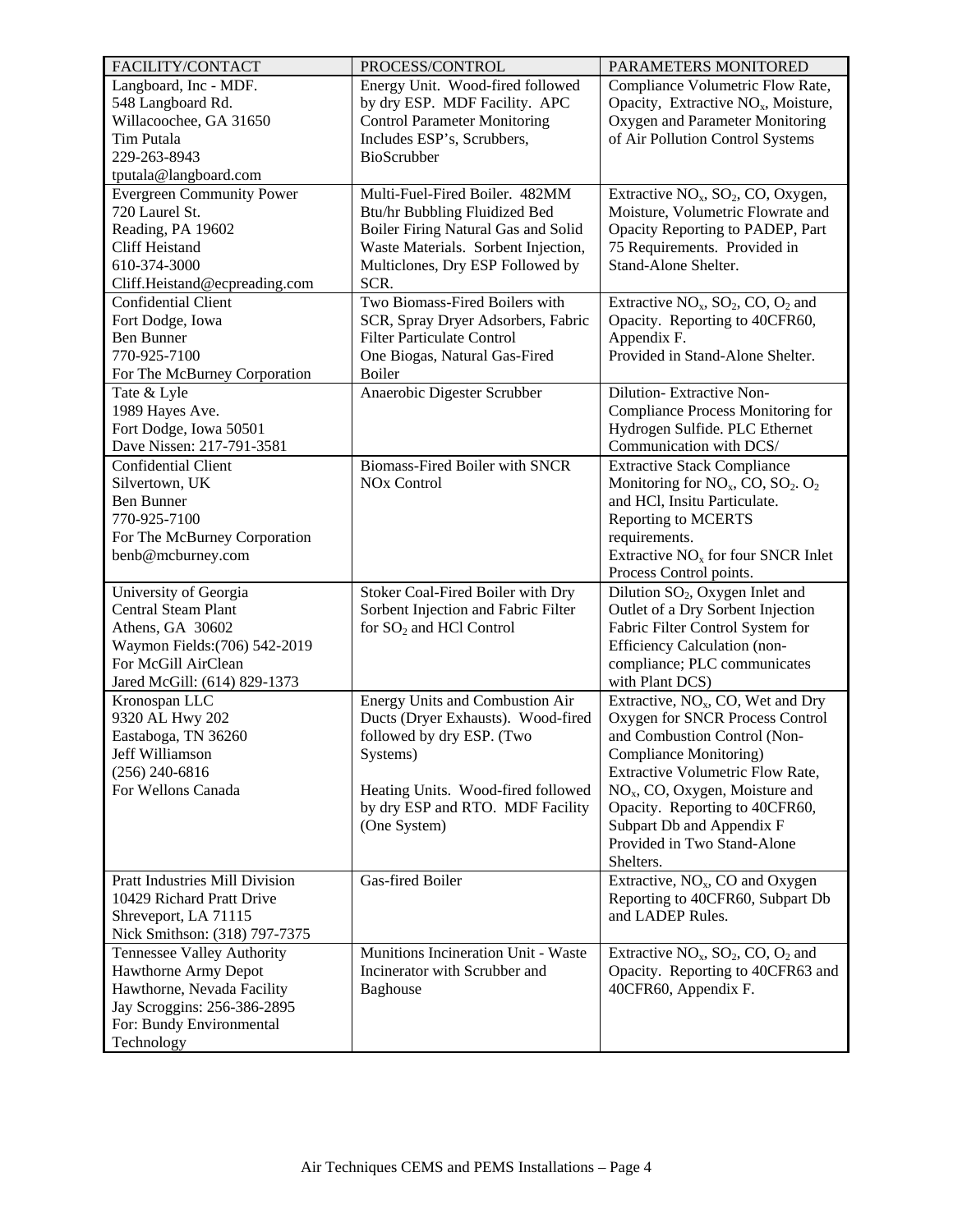| Virginia Commonwealth University<br>Three Gas and Oil-fired Boilers<br>Dilution NO <sub>x</sub> , Oxygen, Opacity,<br>1010 Oliver Hill Way<br>Providing Steam for the Medical<br>Fuels from 3 Boilers, Reporting to<br>Richmond, VA 23298<br>College of Virginia<br>State Permit, Subpart Db and<br>Joe Gibson<br>40CFR60, Appendix F (Turnkey)<br>804-828-3766<br>jwgibson@vcu.edu<br>Langboard, Inc.<br>Energy Units and Combustion Air<br>Extractive Volumetric Flow Rate,<br>Highway 84 East<br>Ducts (Dryer Exhausts). Wood-fired<br>$NOx$ , CO, Oxygen for SNCR<br>Quitman, GA 31643<br>followed by dry ESP. OSB Facility.<br>Process Control and Combustion<br>Tim Putala<br>Control (Non-Compliance<br>229-263-8943<br>Monitoring)<br>tputala@langboard.com<br>Extractive NO <sub>x</sub> with Cabinet<br>Hydro-Chem<br>Hydrogen Production Facilities -<br>125 Hickory Springs Industrial Dr.<br>Linde Gas in McIntosh, AL<br>Integration of Customer Flow and<br>Canton, GA 30142<br>Linde Gas in Saraland, AL<br>Moisture Analyzer Control Units.<br>Dwayne Cleveland<br>Output to Customer Data System<br>770-345-2222<br><b>Siemens Building Technologies</b><br>Opacity Reporting to Part 60.<br><b>Combustion Unit Firing Carpet Trim</b><br>1745 Corporate Drive<br>and Wood Flooring Manufacturing<br>Installation and Certification,<br>Norcross, GA 30093<br>Waste at Shaw Industries in Dalton,<br>Drawings and Logic for Customer<br>John Chase<br>GA<br>Data System.<br>770-279-4819<br>Fiber Production Facility. Thirteen<br><b>Extractive THC with Volumetric</b><br><b>DSM</b> Dyneema<br><b>US Hwy 264</b><br>Monitoring Locations. Various<br>Flowrate. Stream-switched and<br><b>VOC Sources Including Rotary</b><br>Greenville, NC 27835<br>Stack Mounted THC Analyzers.<br>Hunter Copeland<br><b>Concentrator and RTO Exhausts</b><br>Reporting to 40CFR60 and<br>252-707-4212<br>Appendix F Requirements.<br>Hunter.Copeland@dsm.com<br>For: CH2M Hill Engineers<br>Huber Engineered Woods<br>Four Stacks after RTO's and WESP<br>Extractive CO and Oxygen with<br>1000 Chaney Lane<br><b>Units on OSB Production Process</b><br>Opacity. Reporting to 40CFR60,<br>Crystal Hill, VA 24539<br>Appendix B and Appendix F<br>Requirements. Provided in Stand-<br>George Hodges<br>434-476-6628<br>Alone Shelters (Turnkey)<br>Heating Units. Wood-fired followed<br>Extractive Volumetric Flow Rate,<br>Langboard, Inc.<br>Highway 84 East<br>NOx, CO, Oxygen, Moisture and<br>by dry ESP. OSB Facility.<br>Quitman, GA 31643<br>Opacity. Reporting to 40CFR60,<br>Subpart Db and Appendix F<br>Tim Putala<br>229-263-8943<br>Requirements<br>Data System Replacement for<br>Montenay Charleston RRI<br>Two Municipal Waste-fired Boilers<br>with Dry Scrubbers, Carbon<br>1801 Shipyard Creek Rd.<br>CEMS on Scrubber Inlet/Outlet.<br>N. Charleston, SC 29405<br>Injection and ESP Particulate<br>Reporting to 40CFR60, Subpart Ec<br>Control<br>Elwyn Lowe<br>and Appendix F Requirements.<br>843-566-9322<br><b>BP</b> Amoco Chemical<br>Two, 310,000 lb/hr Natural Gas, #2<br>Extractive NO <sub>x</sub> , CO, Oxygen and<br>Fuel Oil and Plant Bio-Gas-fired<br>Cooper River Plant<br>Opacity Reporting to Part 60, Part<br>Boilers.<br>1306 Amoco Dr.<br>75 and NO <sub>x</sub> Budget Program<br>Wando, SC 29492<br>Requirements. Provided in Stand-<br>Alone Shelter.<br><b>Brent Pace</b><br>843-881-5182<br>Brent.Pace@bp.com<br>Multi-Fuel-Fired Boiler. 300MM<br>Extractive NOx, SO2, CO and<br>Interstate Paper, LLC<br>2366 Interstate Road<br>Btu/hr fluidized bed boiler firing<br>Oxygen with Opacity. Reporting to<br>Riceboro, GA 31323<br>solid wood waste, TDF, fuel oil,<br>40CFR60, Subpart Db and Appendix<br>F Requirements. CEMS PLC<br>Mike Cox<br>TRS. Dry ESP Followed by Caustic | FACILITY/CONTACT    | PROCESS/CONTROL | PARAMETERS MONITORED        |
|----------------------------------------------------------------------------------------------------------------------------------------------------------------------------------------------------------------------------------------------------------------------------------------------------------------------------------------------------------------------------------------------------------------------------------------------------------------------------------------------------------------------------------------------------------------------------------------------------------------------------------------------------------------------------------------------------------------------------------------------------------------------------------------------------------------------------------------------------------------------------------------------------------------------------------------------------------------------------------------------------------------------------------------------------------------------------------------------------------------------------------------------------------------------------------------------------------------------------------------------------------------------------------------------------------------------------------------------------------------------------------------------------------------------------------------------------------------------------------------------------------------------------------------------------------------------------------------------------------------------------------------------------------------------------------------------------------------------------------------------------------------------------------------------------------------------------------------------------------------------------------------------------------------------------------------------------------------------------------------------------------------------------------------------------------------------------------------------------------------------------------------------------------------------------------------------------------------------------------------------------------------------------------------------------------------------------------------------------------------------------------------------------------------------------------------------------------------------------------------------------------------------------------------------------------------------------------------------------------------------------------------------------------------------------------------------------------------------------------------------------------------------------------------------------------------------------------------------------------------------------------------------------------------------------------------------------------------------------------------------------------------------------------------------------------------------------------------------------------------------------------------------------------------------------------------------------------------------------------------------------------------------------------------------------------------------------------------------------------------------------------------------------------------------------------------------------------------------------------------------------------------------------------------------------------------------------------------------------------------------------------------------------------------------------------------------------------------------------------------------------------------------------------------------------------------------------------------------|---------------------|-----------------|-----------------------------|
|                                                                                                                                                                                                                                                                                                                                                                                                                                                                                                                                                                                                                                                                                                                                                                                                                                                                                                                                                                                                                                                                                                                                                                                                                                                                                                                                                                                                                                                                                                                                                                                                                                                                                                                                                                                                                                                                                                                                                                                                                                                                                                                                                                                                                                                                                                                                                                                                                                                                                                                                                                                                                                                                                                                                                                                                                                                                                                                                                                                                                                                                                                                                                                                                                                                                                                                                                                                                                                                                                                                                                                                                                                                                                                                                                                                                                                              |                     |                 |                             |
|                                                                                                                                                                                                                                                                                                                                                                                                                                                                                                                                                                                                                                                                                                                                                                                                                                                                                                                                                                                                                                                                                                                                                                                                                                                                                                                                                                                                                                                                                                                                                                                                                                                                                                                                                                                                                                                                                                                                                                                                                                                                                                                                                                                                                                                                                                                                                                                                                                                                                                                                                                                                                                                                                                                                                                                                                                                                                                                                                                                                                                                                                                                                                                                                                                                                                                                                                                                                                                                                                                                                                                                                                                                                                                                                                                                                                                              |                     |                 |                             |
|                                                                                                                                                                                                                                                                                                                                                                                                                                                                                                                                                                                                                                                                                                                                                                                                                                                                                                                                                                                                                                                                                                                                                                                                                                                                                                                                                                                                                                                                                                                                                                                                                                                                                                                                                                                                                                                                                                                                                                                                                                                                                                                                                                                                                                                                                                                                                                                                                                                                                                                                                                                                                                                                                                                                                                                                                                                                                                                                                                                                                                                                                                                                                                                                                                                                                                                                                                                                                                                                                                                                                                                                                                                                                                                                                                                                                                              |                     |                 |                             |
|                                                                                                                                                                                                                                                                                                                                                                                                                                                                                                                                                                                                                                                                                                                                                                                                                                                                                                                                                                                                                                                                                                                                                                                                                                                                                                                                                                                                                                                                                                                                                                                                                                                                                                                                                                                                                                                                                                                                                                                                                                                                                                                                                                                                                                                                                                                                                                                                                                                                                                                                                                                                                                                                                                                                                                                                                                                                                                                                                                                                                                                                                                                                                                                                                                                                                                                                                                                                                                                                                                                                                                                                                                                                                                                                                                                                                                              |                     |                 |                             |
|                                                                                                                                                                                                                                                                                                                                                                                                                                                                                                                                                                                                                                                                                                                                                                                                                                                                                                                                                                                                                                                                                                                                                                                                                                                                                                                                                                                                                                                                                                                                                                                                                                                                                                                                                                                                                                                                                                                                                                                                                                                                                                                                                                                                                                                                                                                                                                                                                                                                                                                                                                                                                                                                                                                                                                                                                                                                                                                                                                                                                                                                                                                                                                                                                                                                                                                                                                                                                                                                                                                                                                                                                                                                                                                                                                                                                                              |                     |                 |                             |
|                                                                                                                                                                                                                                                                                                                                                                                                                                                                                                                                                                                                                                                                                                                                                                                                                                                                                                                                                                                                                                                                                                                                                                                                                                                                                                                                                                                                                                                                                                                                                                                                                                                                                                                                                                                                                                                                                                                                                                                                                                                                                                                                                                                                                                                                                                                                                                                                                                                                                                                                                                                                                                                                                                                                                                                                                                                                                                                                                                                                                                                                                                                                                                                                                                                                                                                                                                                                                                                                                                                                                                                                                                                                                                                                                                                                                                              |                     |                 |                             |
|                                                                                                                                                                                                                                                                                                                                                                                                                                                                                                                                                                                                                                                                                                                                                                                                                                                                                                                                                                                                                                                                                                                                                                                                                                                                                                                                                                                                                                                                                                                                                                                                                                                                                                                                                                                                                                                                                                                                                                                                                                                                                                                                                                                                                                                                                                                                                                                                                                                                                                                                                                                                                                                                                                                                                                                                                                                                                                                                                                                                                                                                                                                                                                                                                                                                                                                                                                                                                                                                                                                                                                                                                                                                                                                                                                                                                                              |                     |                 |                             |
|                                                                                                                                                                                                                                                                                                                                                                                                                                                                                                                                                                                                                                                                                                                                                                                                                                                                                                                                                                                                                                                                                                                                                                                                                                                                                                                                                                                                                                                                                                                                                                                                                                                                                                                                                                                                                                                                                                                                                                                                                                                                                                                                                                                                                                                                                                                                                                                                                                                                                                                                                                                                                                                                                                                                                                                                                                                                                                                                                                                                                                                                                                                                                                                                                                                                                                                                                                                                                                                                                                                                                                                                                                                                                                                                                                                                                                              |                     |                 |                             |
|                                                                                                                                                                                                                                                                                                                                                                                                                                                                                                                                                                                                                                                                                                                                                                                                                                                                                                                                                                                                                                                                                                                                                                                                                                                                                                                                                                                                                                                                                                                                                                                                                                                                                                                                                                                                                                                                                                                                                                                                                                                                                                                                                                                                                                                                                                                                                                                                                                                                                                                                                                                                                                                                                                                                                                                                                                                                                                                                                                                                                                                                                                                                                                                                                                                                                                                                                                                                                                                                                                                                                                                                                                                                                                                                                                                                                                              |                     |                 |                             |
|                                                                                                                                                                                                                                                                                                                                                                                                                                                                                                                                                                                                                                                                                                                                                                                                                                                                                                                                                                                                                                                                                                                                                                                                                                                                                                                                                                                                                                                                                                                                                                                                                                                                                                                                                                                                                                                                                                                                                                                                                                                                                                                                                                                                                                                                                                                                                                                                                                                                                                                                                                                                                                                                                                                                                                                                                                                                                                                                                                                                                                                                                                                                                                                                                                                                                                                                                                                                                                                                                                                                                                                                                                                                                                                                                                                                                                              |                     |                 |                             |
|                                                                                                                                                                                                                                                                                                                                                                                                                                                                                                                                                                                                                                                                                                                                                                                                                                                                                                                                                                                                                                                                                                                                                                                                                                                                                                                                                                                                                                                                                                                                                                                                                                                                                                                                                                                                                                                                                                                                                                                                                                                                                                                                                                                                                                                                                                                                                                                                                                                                                                                                                                                                                                                                                                                                                                                                                                                                                                                                                                                                                                                                                                                                                                                                                                                                                                                                                                                                                                                                                                                                                                                                                                                                                                                                                                                                                                              |                     |                 |                             |
|                                                                                                                                                                                                                                                                                                                                                                                                                                                                                                                                                                                                                                                                                                                                                                                                                                                                                                                                                                                                                                                                                                                                                                                                                                                                                                                                                                                                                                                                                                                                                                                                                                                                                                                                                                                                                                                                                                                                                                                                                                                                                                                                                                                                                                                                                                                                                                                                                                                                                                                                                                                                                                                                                                                                                                                                                                                                                                                                                                                                                                                                                                                                                                                                                                                                                                                                                                                                                                                                                                                                                                                                                                                                                                                                                                                                                                              |                     |                 |                             |
|                                                                                                                                                                                                                                                                                                                                                                                                                                                                                                                                                                                                                                                                                                                                                                                                                                                                                                                                                                                                                                                                                                                                                                                                                                                                                                                                                                                                                                                                                                                                                                                                                                                                                                                                                                                                                                                                                                                                                                                                                                                                                                                                                                                                                                                                                                                                                                                                                                                                                                                                                                                                                                                                                                                                                                                                                                                                                                                                                                                                                                                                                                                                                                                                                                                                                                                                                                                                                                                                                                                                                                                                                                                                                                                                                                                                                                              |                     |                 |                             |
|                                                                                                                                                                                                                                                                                                                                                                                                                                                                                                                                                                                                                                                                                                                                                                                                                                                                                                                                                                                                                                                                                                                                                                                                                                                                                                                                                                                                                                                                                                                                                                                                                                                                                                                                                                                                                                                                                                                                                                                                                                                                                                                                                                                                                                                                                                                                                                                                                                                                                                                                                                                                                                                                                                                                                                                                                                                                                                                                                                                                                                                                                                                                                                                                                                                                                                                                                                                                                                                                                                                                                                                                                                                                                                                                                                                                                                              |                     |                 |                             |
|                                                                                                                                                                                                                                                                                                                                                                                                                                                                                                                                                                                                                                                                                                                                                                                                                                                                                                                                                                                                                                                                                                                                                                                                                                                                                                                                                                                                                                                                                                                                                                                                                                                                                                                                                                                                                                                                                                                                                                                                                                                                                                                                                                                                                                                                                                                                                                                                                                                                                                                                                                                                                                                                                                                                                                                                                                                                                                                                                                                                                                                                                                                                                                                                                                                                                                                                                                                                                                                                                                                                                                                                                                                                                                                                                                                                                                              |                     |                 |                             |
|                                                                                                                                                                                                                                                                                                                                                                                                                                                                                                                                                                                                                                                                                                                                                                                                                                                                                                                                                                                                                                                                                                                                                                                                                                                                                                                                                                                                                                                                                                                                                                                                                                                                                                                                                                                                                                                                                                                                                                                                                                                                                                                                                                                                                                                                                                                                                                                                                                                                                                                                                                                                                                                                                                                                                                                                                                                                                                                                                                                                                                                                                                                                                                                                                                                                                                                                                                                                                                                                                                                                                                                                                                                                                                                                                                                                                                              |                     |                 |                             |
|                                                                                                                                                                                                                                                                                                                                                                                                                                                                                                                                                                                                                                                                                                                                                                                                                                                                                                                                                                                                                                                                                                                                                                                                                                                                                                                                                                                                                                                                                                                                                                                                                                                                                                                                                                                                                                                                                                                                                                                                                                                                                                                                                                                                                                                                                                                                                                                                                                                                                                                                                                                                                                                                                                                                                                                                                                                                                                                                                                                                                                                                                                                                                                                                                                                                                                                                                                                                                                                                                                                                                                                                                                                                                                                                                                                                                                              |                     |                 |                             |
|                                                                                                                                                                                                                                                                                                                                                                                                                                                                                                                                                                                                                                                                                                                                                                                                                                                                                                                                                                                                                                                                                                                                                                                                                                                                                                                                                                                                                                                                                                                                                                                                                                                                                                                                                                                                                                                                                                                                                                                                                                                                                                                                                                                                                                                                                                                                                                                                                                                                                                                                                                                                                                                                                                                                                                                                                                                                                                                                                                                                                                                                                                                                                                                                                                                                                                                                                                                                                                                                                                                                                                                                                                                                                                                                                                                                                                              |                     |                 |                             |
|                                                                                                                                                                                                                                                                                                                                                                                                                                                                                                                                                                                                                                                                                                                                                                                                                                                                                                                                                                                                                                                                                                                                                                                                                                                                                                                                                                                                                                                                                                                                                                                                                                                                                                                                                                                                                                                                                                                                                                                                                                                                                                                                                                                                                                                                                                                                                                                                                                                                                                                                                                                                                                                                                                                                                                                                                                                                                                                                                                                                                                                                                                                                                                                                                                                                                                                                                                                                                                                                                                                                                                                                                                                                                                                                                                                                                                              |                     |                 |                             |
|                                                                                                                                                                                                                                                                                                                                                                                                                                                                                                                                                                                                                                                                                                                                                                                                                                                                                                                                                                                                                                                                                                                                                                                                                                                                                                                                                                                                                                                                                                                                                                                                                                                                                                                                                                                                                                                                                                                                                                                                                                                                                                                                                                                                                                                                                                                                                                                                                                                                                                                                                                                                                                                                                                                                                                                                                                                                                                                                                                                                                                                                                                                                                                                                                                                                                                                                                                                                                                                                                                                                                                                                                                                                                                                                                                                                                                              |                     |                 |                             |
|                                                                                                                                                                                                                                                                                                                                                                                                                                                                                                                                                                                                                                                                                                                                                                                                                                                                                                                                                                                                                                                                                                                                                                                                                                                                                                                                                                                                                                                                                                                                                                                                                                                                                                                                                                                                                                                                                                                                                                                                                                                                                                                                                                                                                                                                                                                                                                                                                                                                                                                                                                                                                                                                                                                                                                                                                                                                                                                                                                                                                                                                                                                                                                                                                                                                                                                                                                                                                                                                                                                                                                                                                                                                                                                                                                                                                                              |                     |                 |                             |
|                                                                                                                                                                                                                                                                                                                                                                                                                                                                                                                                                                                                                                                                                                                                                                                                                                                                                                                                                                                                                                                                                                                                                                                                                                                                                                                                                                                                                                                                                                                                                                                                                                                                                                                                                                                                                                                                                                                                                                                                                                                                                                                                                                                                                                                                                                                                                                                                                                                                                                                                                                                                                                                                                                                                                                                                                                                                                                                                                                                                                                                                                                                                                                                                                                                                                                                                                                                                                                                                                                                                                                                                                                                                                                                                                                                                                                              |                     |                 |                             |
|                                                                                                                                                                                                                                                                                                                                                                                                                                                                                                                                                                                                                                                                                                                                                                                                                                                                                                                                                                                                                                                                                                                                                                                                                                                                                                                                                                                                                                                                                                                                                                                                                                                                                                                                                                                                                                                                                                                                                                                                                                                                                                                                                                                                                                                                                                                                                                                                                                                                                                                                                                                                                                                                                                                                                                                                                                                                                                                                                                                                                                                                                                                                                                                                                                                                                                                                                                                                                                                                                                                                                                                                                                                                                                                                                                                                                                              |                     |                 |                             |
|                                                                                                                                                                                                                                                                                                                                                                                                                                                                                                                                                                                                                                                                                                                                                                                                                                                                                                                                                                                                                                                                                                                                                                                                                                                                                                                                                                                                                                                                                                                                                                                                                                                                                                                                                                                                                                                                                                                                                                                                                                                                                                                                                                                                                                                                                                                                                                                                                                                                                                                                                                                                                                                                                                                                                                                                                                                                                                                                                                                                                                                                                                                                                                                                                                                                                                                                                                                                                                                                                                                                                                                                                                                                                                                                                                                                                                              |                     |                 |                             |
|                                                                                                                                                                                                                                                                                                                                                                                                                                                                                                                                                                                                                                                                                                                                                                                                                                                                                                                                                                                                                                                                                                                                                                                                                                                                                                                                                                                                                                                                                                                                                                                                                                                                                                                                                                                                                                                                                                                                                                                                                                                                                                                                                                                                                                                                                                                                                                                                                                                                                                                                                                                                                                                                                                                                                                                                                                                                                                                                                                                                                                                                                                                                                                                                                                                                                                                                                                                                                                                                                                                                                                                                                                                                                                                                                                                                                                              |                     |                 |                             |
|                                                                                                                                                                                                                                                                                                                                                                                                                                                                                                                                                                                                                                                                                                                                                                                                                                                                                                                                                                                                                                                                                                                                                                                                                                                                                                                                                                                                                                                                                                                                                                                                                                                                                                                                                                                                                                                                                                                                                                                                                                                                                                                                                                                                                                                                                                                                                                                                                                                                                                                                                                                                                                                                                                                                                                                                                                                                                                                                                                                                                                                                                                                                                                                                                                                                                                                                                                                                                                                                                                                                                                                                                                                                                                                                                                                                                                              |                     |                 |                             |
|                                                                                                                                                                                                                                                                                                                                                                                                                                                                                                                                                                                                                                                                                                                                                                                                                                                                                                                                                                                                                                                                                                                                                                                                                                                                                                                                                                                                                                                                                                                                                                                                                                                                                                                                                                                                                                                                                                                                                                                                                                                                                                                                                                                                                                                                                                                                                                                                                                                                                                                                                                                                                                                                                                                                                                                                                                                                                                                                                                                                                                                                                                                                                                                                                                                                                                                                                                                                                                                                                                                                                                                                                                                                                                                                                                                                                                              |                     |                 |                             |
|                                                                                                                                                                                                                                                                                                                                                                                                                                                                                                                                                                                                                                                                                                                                                                                                                                                                                                                                                                                                                                                                                                                                                                                                                                                                                                                                                                                                                                                                                                                                                                                                                                                                                                                                                                                                                                                                                                                                                                                                                                                                                                                                                                                                                                                                                                                                                                                                                                                                                                                                                                                                                                                                                                                                                                                                                                                                                                                                                                                                                                                                                                                                                                                                                                                                                                                                                                                                                                                                                                                                                                                                                                                                                                                                                                                                                                              |                     |                 |                             |
|                                                                                                                                                                                                                                                                                                                                                                                                                                                                                                                                                                                                                                                                                                                                                                                                                                                                                                                                                                                                                                                                                                                                                                                                                                                                                                                                                                                                                                                                                                                                                                                                                                                                                                                                                                                                                                                                                                                                                                                                                                                                                                                                                                                                                                                                                                                                                                                                                                                                                                                                                                                                                                                                                                                                                                                                                                                                                                                                                                                                                                                                                                                                                                                                                                                                                                                                                                                                                                                                                                                                                                                                                                                                                                                                                                                                                                              |                     |                 |                             |
|                                                                                                                                                                                                                                                                                                                                                                                                                                                                                                                                                                                                                                                                                                                                                                                                                                                                                                                                                                                                                                                                                                                                                                                                                                                                                                                                                                                                                                                                                                                                                                                                                                                                                                                                                                                                                                                                                                                                                                                                                                                                                                                                                                                                                                                                                                                                                                                                                                                                                                                                                                                                                                                                                                                                                                                                                                                                                                                                                                                                                                                                                                                                                                                                                                                                                                                                                                                                                                                                                                                                                                                                                                                                                                                                                                                                                                              |                     |                 |                             |
|                                                                                                                                                                                                                                                                                                                                                                                                                                                                                                                                                                                                                                                                                                                                                                                                                                                                                                                                                                                                                                                                                                                                                                                                                                                                                                                                                                                                                                                                                                                                                                                                                                                                                                                                                                                                                                                                                                                                                                                                                                                                                                                                                                                                                                                                                                                                                                                                                                                                                                                                                                                                                                                                                                                                                                                                                                                                                                                                                                                                                                                                                                                                                                                                                                                                                                                                                                                                                                                                                                                                                                                                                                                                                                                                                                                                                                              |                     |                 |                             |
|                                                                                                                                                                                                                                                                                                                                                                                                                                                                                                                                                                                                                                                                                                                                                                                                                                                                                                                                                                                                                                                                                                                                                                                                                                                                                                                                                                                                                                                                                                                                                                                                                                                                                                                                                                                                                                                                                                                                                                                                                                                                                                                                                                                                                                                                                                                                                                                                                                                                                                                                                                                                                                                                                                                                                                                                                                                                                                                                                                                                                                                                                                                                                                                                                                                                                                                                                                                                                                                                                                                                                                                                                                                                                                                                                                                                                                              |                     |                 |                             |
|                                                                                                                                                                                                                                                                                                                                                                                                                                                                                                                                                                                                                                                                                                                                                                                                                                                                                                                                                                                                                                                                                                                                                                                                                                                                                                                                                                                                                                                                                                                                                                                                                                                                                                                                                                                                                                                                                                                                                                                                                                                                                                                                                                                                                                                                                                                                                                                                                                                                                                                                                                                                                                                                                                                                                                                                                                                                                                                                                                                                                                                                                                                                                                                                                                                                                                                                                                                                                                                                                                                                                                                                                                                                                                                                                                                                                                              |                     |                 |                             |
|                                                                                                                                                                                                                                                                                                                                                                                                                                                                                                                                                                                                                                                                                                                                                                                                                                                                                                                                                                                                                                                                                                                                                                                                                                                                                                                                                                                                                                                                                                                                                                                                                                                                                                                                                                                                                                                                                                                                                                                                                                                                                                                                                                                                                                                                                                                                                                                                                                                                                                                                                                                                                                                                                                                                                                                                                                                                                                                                                                                                                                                                                                                                                                                                                                                                                                                                                                                                                                                                                                                                                                                                                                                                                                                                                                                                                                              |                     |                 |                             |
|                                                                                                                                                                                                                                                                                                                                                                                                                                                                                                                                                                                                                                                                                                                                                                                                                                                                                                                                                                                                                                                                                                                                                                                                                                                                                                                                                                                                                                                                                                                                                                                                                                                                                                                                                                                                                                                                                                                                                                                                                                                                                                                                                                                                                                                                                                                                                                                                                                                                                                                                                                                                                                                                                                                                                                                                                                                                                                                                                                                                                                                                                                                                                                                                                                                                                                                                                                                                                                                                                                                                                                                                                                                                                                                                                                                                                                              |                     |                 |                             |
|                                                                                                                                                                                                                                                                                                                                                                                                                                                                                                                                                                                                                                                                                                                                                                                                                                                                                                                                                                                                                                                                                                                                                                                                                                                                                                                                                                                                                                                                                                                                                                                                                                                                                                                                                                                                                                                                                                                                                                                                                                                                                                                                                                                                                                                                                                                                                                                                                                                                                                                                                                                                                                                                                                                                                                                                                                                                                                                                                                                                                                                                                                                                                                                                                                                                                                                                                                                                                                                                                                                                                                                                                                                                                                                                                                                                                                              |                     |                 |                             |
|                                                                                                                                                                                                                                                                                                                                                                                                                                                                                                                                                                                                                                                                                                                                                                                                                                                                                                                                                                                                                                                                                                                                                                                                                                                                                                                                                                                                                                                                                                                                                                                                                                                                                                                                                                                                                                                                                                                                                                                                                                                                                                                                                                                                                                                                                                                                                                                                                                                                                                                                                                                                                                                                                                                                                                                                                                                                                                                                                                                                                                                                                                                                                                                                                                                                                                                                                                                                                                                                                                                                                                                                                                                                                                                                                                                                                                              |                     |                 |                             |
|                                                                                                                                                                                                                                                                                                                                                                                                                                                                                                                                                                                                                                                                                                                                                                                                                                                                                                                                                                                                                                                                                                                                                                                                                                                                                                                                                                                                                                                                                                                                                                                                                                                                                                                                                                                                                                                                                                                                                                                                                                                                                                                                                                                                                                                                                                                                                                                                                                                                                                                                                                                                                                                                                                                                                                                                                                                                                                                                                                                                                                                                                                                                                                                                                                                                                                                                                                                                                                                                                                                                                                                                                                                                                                                                                                                                                                              |                     |                 |                             |
|                                                                                                                                                                                                                                                                                                                                                                                                                                                                                                                                                                                                                                                                                                                                                                                                                                                                                                                                                                                                                                                                                                                                                                                                                                                                                                                                                                                                                                                                                                                                                                                                                                                                                                                                                                                                                                                                                                                                                                                                                                                                                                                                                                                                                                                                                                                                                                                                                                                                                                                                                                                                                                                                                                                                                                                                                                                                                                                                                                                                                                                                                                                                                                                                                                                                                                                                                                                                                                                                                                                                                                                                                                                                                                                                                                                                                                              |                     |                 |                             |
|                                                                                                                                                                                                                                                                                                                                                                                                                                                                                                                                                                                                                                                                                                                                                                                                                                                                                                                                                                                                                                                                                                                                                                                                                                                                                                                                                                                                                                                                                                                                                                                                                                                                                                                                                                                                                                                                                                                                                                                                                                                                                                                                                                                                                                                                                                                                                                                                                                                                                                                                                                                                                                                                                                                                                                                                                                                                                                                                                                                                                                                                                                                                                                                                                                                                                                                                                                                                                                                                                                                                                                                                                                                                                                                                                                                                                                              |                     |                 |                             |
|                                                                                                                                                                                                                                                                                                                                                                                                                                                                                                                                                                                                                                                                                                                                                                                                                                                                                                                                                                                                                                                                                                                                                                                                                                                                                                                                                                                                                                                                                                                                                                                                                                                                                                                                                                                                                                                                                                                                                                                                                                                                                                                                                                                                                                                                                                                                                                                                                                                                                                                                                                                                                                                                                                                                                                                                                                                                                                                                                                                                                                                                                                                                                                                                                                                                                                                                                                                                                                                                                                                                                                                                                                                                                                                                                                                                                                              |                     |                 |                             |
|                                                                                                                                                                                                                                                                                                                                                                                                                                                                                                                                                                                                                                                                                                                                                                                                                                                                                                                                                                                                                                                                                                                                                                                                                                                                                                                                                                                                                                                                                                                                                                                                                                                                                                                                                                                                                                                                                                                                                                                                                                                                                                                                                                                                                                                                                                                                                                                                                                                                                                                                                                                                                                                                                                                                                                                                                                                                                                                                                                                                                                                                                                                                                                                                                                                                                                                                                                                                                                                                                                                                                                                                                                                                                                                                                                                                                                              |                     |                 |                             |
|                                                                                                                                                                                                                                                                                                                                                                                                                                                                                                                                                                                                                                                                                                                                                                                                                                                                                                                                                                                                                                                                                                                                                                                                                                                                                                                                                                                                                                                                                                                                                                                                                                                                                                                                                                                                                                                                                                                                                                                                                                                                                                                                                                                                                                                                                                                                                                                                                                                                                                                                                                                                                                                                                                                                                                                                                                                                                                                                                                                                                                                                                                                                                                                                                                                                                                                                                                                                                                                                                                                                                                                                                                                                                                                                                                                                                                              |                     |                 |                             |
|                                                                                                                                                                                                                                                                                                                                                                                                                                                                                                                                                                                                                                                                                                                                                                                                                                                                                                                                                                                                                                                                                                                                                                                                                                                                                                                                                                                                                                                                                                                                                                                                                                                                                                                                                                                                                                                                                                                                                                                                                                                                                                                                                                                                                                                                                                                                                                                                                                                                                                                                                                                                                                                                                                                                                                                                                                                                                                                                                                                                                                                                                                                                                                                                                                                                                                                                                                                                                                                                                                                                                                                                                                                                                                                                                                                                                                              |                     |                 |                             |
|                                                                                                                                                                                                                                                                                                                                                                                                                                                                                                                                                                                                                                                                                                                                                                                                                                                                                                                                                                                                                                                                                                                                                                                                                                                                                                                                                                                                                                                                                                                                                                                                                                                                                                                                                                                                                                                                                                                                                                                                                                                                                                                                                                                                                                                                                                                                                                                                                                                                                                                                                                                                                                                                                                                                                                                                                                                                                                                                                                                                                                                                                                                                                                                                                                                                                                                                                                                                                                                                                                                                                                                                                                                                                                                                                                                                                                              |                     |                 |                             |
|                                                                                                                                                                                                                                                                                                                                                                                                                                                                                                                                                                                                                                                                                                                                                                                                                                                                                                                                                                                                                                                                                                                                                                                                                                                                                                                                                                                                                                                                                                                                                                                                                                                                                                                                                                                                                                                                                                                                                                                                                                                                                                                                                                                                                                                                                                                                                                                                                                                                                                                                                                                                                                                                                                                                                                                                                                                                                                                                                                                                                                                                                                                                                                                                                                                                                                                                                                                                                                                                                                                                                                                                                                                                                                                                                                                                                                              |                     |                 |                             |
|                                                                                                                                                                                                                                                                                                                                                                                                                                                                                                                                                                                                                                                                                                                                                                                                                                                                                                                                                                                                                                                                                                                                                                                                                                                                                                                                                                                                                                                                                                                                                                                                                                                                                                                                                                                                                                                                                                                                                                                                                                                                                                                                                                                                                                                                                                                                                                                                                                                                                                                                                                                                                                                                                                                                                                                                                                                                                                                                                                                                                                                                                                                                                                                                                                                                                                                                                                                                                                                                                                                                                                                                                                                                                                                                                                                                                                              |                     |                 |                             |
|                                                                                                                                                                                                                                                                                                                                                                                                                                                                                                                                                                                                                                                                                                                                                                                                                                                                                                                                                                                                                                                                                                                                                                                                                                                                                                                                                                                                                                                                                                                                                                                                                                                                                                                                                                                                                                                                                                                                                                                                                                                                                                                                                                                                                                                                                                                                                                                                                                                                                                                                                                                                                                                                                                                                                                                                                                                                                                                                                                                                                                                                                                                                                                                                                                                                                                                                                                                                                                                                                                                                                                                                                                                                                                                                                                                                                                              |                     |                 |                             |
|                                                                                                                                                                                                                                                                                                                                                                                                                                                                                                                                                                                                                                                                                                                                                                                                                                                                                                                                                                                                                                                                                                                                                                                                                                                                                                                                                                                                                                                                                                                                                                                                                                                                                                                                                                                                                                                                                                                                                                                                                                                                                                                                                                                                                                                                                                                                                                                                                                                                                                                                                                                                                                                                                                                                                                                                                                                                                                                                                                                                                                                                                                                                                                                                                                                                                                                                                                                                                                                                                                                                                                                                                                                                                                                                                                                                                                              |                     |                 |                             |
|                                                                                                                                                                                                                                                                                                                                                                                                                                                                                                                                                                                                                                                                                                                                                                                                                                                                                                                                                                                                                                                                                                                                                                                                                                                                                                                                                                                                                                                                                                                                                                                                                                                                                                                                                                                                                                                                                                                                                                                                                                                                                                                                                                                                                                                                                                                                                                                                                                                                                                                                                                                                                                                                                                                                                                                                                                                                                                                                                                                                                                                                                                                                                                                                                                                                                                                                                                                                                                                                                                                                                                                                                                                                                                                                                                                                                                              |                     |                 |                             |
|                                                                                                                                                                                                                                                                                                                                                                                                                                                                                                                                                                                                                                                                                                                                                                                                                                                                                                                                                                                                                                                                                                                                                                                                                                                                                                                                                                                                                                                                                                                                                                                                                                                                                                                                                                                                                                                                                                                                                                                                                                                                                                                                                                                                                                                                                                                                                                                                                                                                                                                                                                                                                                                                                                                                                                                                                                                                                                                                                                                                                                                                                                                                                                                                                                                                                                                                                                                                                                                                                                                                                                                                                                                                                                                                                                                                                                              |                     |                 |                             |
|                                                                                                                                                                                                                                                                                                                                                                                                                                                                                                                                                                                                                                                                                                                                                                                                                                                                                                                                                                                                                                                                                                                                                                                                                                                                                                                                                                                                                                                                                                                                                                                                                                                                                                                                                                                                                                                                                                                                                                                                                                                                                                                                                                                                                                                                                                                                                                                                                                                                                                                                                                                                                                                                                                                                                                                                                                                                                                                                                                                                                                                                                                                                                                                                                                                                                                                                                                                                                                                                                                                                                                                                                                                                                                                                                                                                                                              |                     |                 |                             |
|                                                                                                                                                                                                                                                                                                                                                                                                                                                                                                                                                                                                                                                                                                                                                                                                                                                                                                                                                                                                                                                                                                                                                                                                                                                                                                                                                                                                                                                                                                                                                                                                                                                                                                                                                                                                                                                                                                                                                                                                                                                                                                                                                                                                                                                                                                                                                                                                                                                                                                                                                                                                                                                                                                                                                                                                                                                                                                                                                                                                                                                                                                                                                                                                                                                                                                                                                                                                                                                                                                                                                                                                                                                                                                                                                                                                                                              |                     |                 |                             |
|                                                                                                                                                                                                                                                                                                                                                                                                                                                                                                                                                                                                                                                                                                                                                                                                                                                                                                                                                                                                                                                                                                                                                                                                                                                                                                                                                                                                                                                                                                                                                                                                                                                                                                                                                                                                                                                                                                                                                                                                                                                                                                                                                                                                                                                                                                                                                                                                                                                                                                                                                                                                                                                                                                                                                                                                                                                                                                                                                                                                                                                                                                                                                                                                                                                                                                                                                                                                                                                                                                                                                                                                                                                                                                                                                                                                                                              |                     |                 |                             |
|                                                                                                                                                                                                                                                                                                                                                                                                                                                                                                                                                                                                                                                                                                                                                                                                                                                                                                                                                                                                                                                                                                                                                                                                                                                                                                                                                                                                                                                                                                                                                                                                                                                                                                                                                                                                                                                                                                                                                                                                                                                                                                                                                                                                                                                                                                                                                                                                                                                                                                                                                                                                                                                                                                                                                                                                                                                                                                                                                                                                                                                                                                                                                                                                                                                                                                                                                                                                                                                                                                                                                                                                                                                                                                                                                                                                                                              |                     |                 |                             |
|                                                                                                                                                                                                                                                                                                                                                                                                                                                                                                                                                                                                                                                                                                                                                                                                                                                                                                                                                                                                                                                                                                                                                                                                                                                                                                                                                                                                                                                                                                                                                                                                                                                                                                                                                                                                                                                                                                                                                                                                                                                                                                                                                                                                                                                                                                                                                                                                                                                                                                                                                                                                                                                                                                                                                                                                                                                                                                                                                                                                                                                                                                                                                                                                                                                                                                                                                                                                                                                                                                                                                                                                                                                                                                                                                                                                                                              |                     |                 |                             |
|                                                                                                                                                                                                                                                                                                                                                                                                                                                                                                                                                                                                                                                                                                                                                                                                                                                                                                                                                                                                                                                                                                                                                                                                                                                                                                                                                                                                                                                                                                                                                                                                                                                                                                                                                                                                                                                                                                                                                                                                                                                                                                                                                                                                                                                                                                                                                                                                                                                                                                                                                                                                                                                                                                                                                                                                                                                                                                                                                                                                                                                                                                                                                                                                                                                                                                                                                                                                                                                                                                                                                                                                                                                                                                                                                                                                                                              | (912) 884-3371 x232 | Scrubber.       | Communicates with Plant DCS |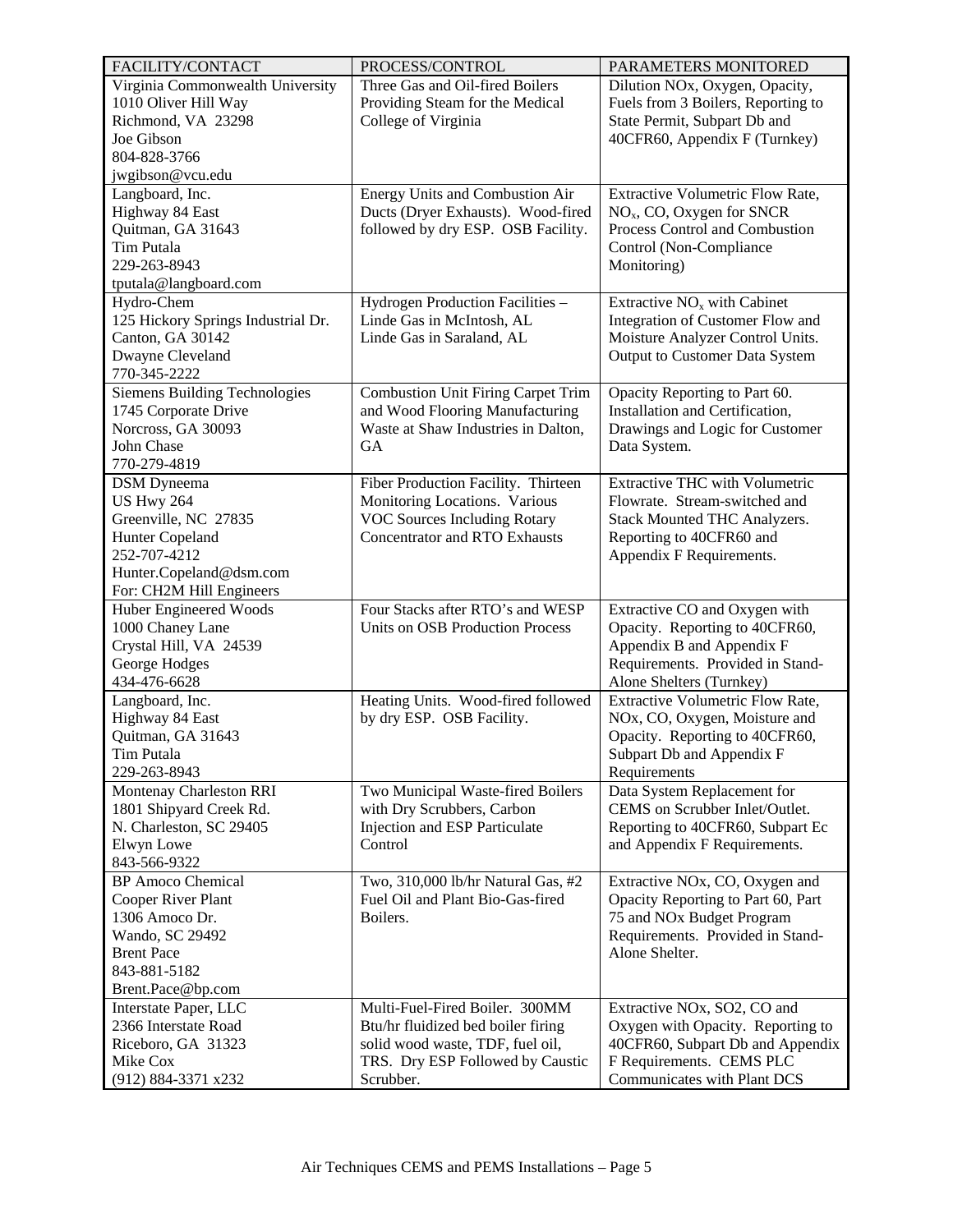| FACILITY/CONTACT                                         | PROCESS/CONTROL                             | PARAMETERS MONITORED                                           |
|----------------------------------------------------------|---------------------------------------------|----------------------------------------------------------------|
| E.I. du Pont de Nemours and                              | Two, 250,000 lb/hr Stoker Coal-             | <b>Extractive Volumetric Flow Rate,</b>                        |
| Company                                                  | fired Boilers with Baghouse                 | NO <sub>x</sub> , CO and Oxygen Reporting to                   |
| May Plant                                                | Particulate Control Systems                 | Part 60, Part 75 and NO <sub>x</sub> Budget                    |
| Highway 1                                                |                                             | Program Requirements. Provided in                              |
| Camden, SC 29020                                         |                                             | Stand-Alone Shelter (Turnkey)                                  |
| Oscie Brown                                              |                                             |                                                                |
| 803-425-3126                                             |                                             |                                                                |
| Springs Industries                                       | Two, 250,000 lb/hr Pulverized Coal-         | <b>Extractive Volumetric Flow Rate,</b>                        |
| <b>Grace Power Plant</b>                                 | fired Boilers with Electrostatic            | NOx, CO and Oxygen Reporting to                                |
| Grace Ave.                                               | Precipitator Particulate Control            | Part 60, Part 75 and NOx Budget                                |
| Lancaster, SC                                            | Systems                                     | Program Requirements. Provided in                              |
| <b>Jim Elliott</b>                                       |                                             | <b>Stand-Alone Shelters (Turnkey)</b>                          |
| 803-286-2703                                             |                                             |                                                                |
| <b>Texas Tech University</b><br>CHACP#1@ Main & Hartford | Gas and Oil-fired Boiler                    | Extractive NOx, CO and Oxygen.                                 |
|                                                          |                                             | Reporting to 40CFR60, Subpart Db                               |
| Lubbock, TX 79409<br><b>Steve Owen</b>                   |                                             | and Appendix F Requirements                                    |
| 806-742-3415                                             |                                             |                                                                |
| For: Rentech Boiler Systems, Inc.                        |                                             |                                                                |
| <b>General Electric</b>                                  | Selective Catalytic Reactor NO <sub>x</sub> | Extractive Inlet/Outlet System for                             |
| <b>Newark Quartz Facility</b>                            | Control System - Ohio Installation          | $NOx$ . Reporting to 40CFR60,                                  |
| 611 O'Neill Drive                                        |                                             | Appendix F Requirements, 4-20mA                                |
| Hebron, OH 43025                                         |                                             | Signal Output to Customer DCS.                                 |
| Stan Podolak-- 740-928-7010                              |                                             |                                                                |
| For: Durr Environmental, Inc.                            |                                             |                                                                |
| Coastal Eagle Point Oil Company                          | Four, 250,000 lb/hr Refinery                | Extractive $NOx$ , CO and Oxygen                               |
| Rt. 130 & I-95                                           | Gas/Natural Gas/Jet A Fuel Oil-fired        | Reporting to Part 60, Part 75 and                              |
| Westville, NJ 08093                                      | Boilers with Selective Catalytic            | NO <sub>x</sub> Budget Program Requirements.                   |
| Rich Roat -- 856-251-2894                                | Reactor Control Systems - New               | Provided in Four, Stand-Alone                                  |
| For: Rentech Boiler Systems, Inc.                        | Jersey Installation                         | <b>Shelters</b>                                                |
| Coastal Eagle Point Oil Company                          | Four Selective Catalytic Reactor            | Extractive SCR Inlet Systems for                               |
| Rt. 130 & I-95                                           | $NOx$ Control Systems – New Jersey          | NO and $NOx$ . Automatic Calibration                           |
| Westville, NJ 08093                                      | Installation                                | Control, 4-20mA Signal Output to                               |
| Rich Roat -- 856-251-2894                                |                                             | <b>SCR Control System.</b>                                     |
| For Durr Environmental, Inc.                             |                                             |                                                                |
| Cobb County Water System                                 | Two Sewage Sludge Incinerators              | Extractive THC, Oxygen, Moisture                               |
| <b>RL Sutton WRF</b>                                     | Cobb County Georgia - Smyrna,               | and Process Signals -- Reporting to                            |
| 5175 S. Atlanta Road                                     | GA                                          | 40CFR503 Requirements (Turnkey)                                |
| Smyrna, GA 30080                                         |                                             |                                                                |
| <b>Curtis McWaters</b>                                   |                                             |                                                                |
| $(770)$ 419-6466                                         |                                             |                                                                |
| <b>Centers for Disease Control</b><br><b>Steam Plant</b> | Three Gas and Oil-fired Boilers             | Predictive Emission Monitoring                                 |
| 1600 Clifton Rd., NE                                     |                                             | Systems (PEMS) for NOx Reporting<br>to 40CFR60, Subpart Db and |
| Atlanta, Georgia 30333                                   |                                             | Georgia Rules.                                                 |
| Willie Potter: (404) 639-3317                            |                                             |                                                                |
| <b>Emory University</b>                                  | Two Gas and Oil-fired Boilers               | Predictive Emission Monitoring                                 |
| <b>Steam Plant</b>                                       |                                             | Systems (PEMS) for NOx Reporting                               |
| 638 Asbury Circle                                        |                                             | to 40CFR60, Subpart Db and Georgia                             |
| Atlanta, Georgia 30322                                   |                                             | Rules.                                                         |
| Rob Manchester: 404-727-7569                             |                                             |                                                                |
| City of Atlanta, Georgia                                 | Two Sewage Sludge Incinerators              | Extractive THC, Oxygen, Moisture                               |
| RM Clayton and Utoy Creek                                | City of Atlanta, Georgia                    | and Process Signals -- Reporting to                            |
| <b>Wastewater Treatment Facilities</b>                   |                                             | 40CFR503 Requirements (Turnkey)                                |
| Atlanta, GA                                              |                                             |                                                                |
| Mike Shelhamer                                           |                                             |                                                                |
| 404-472-9517                                             |                                             |                                                                |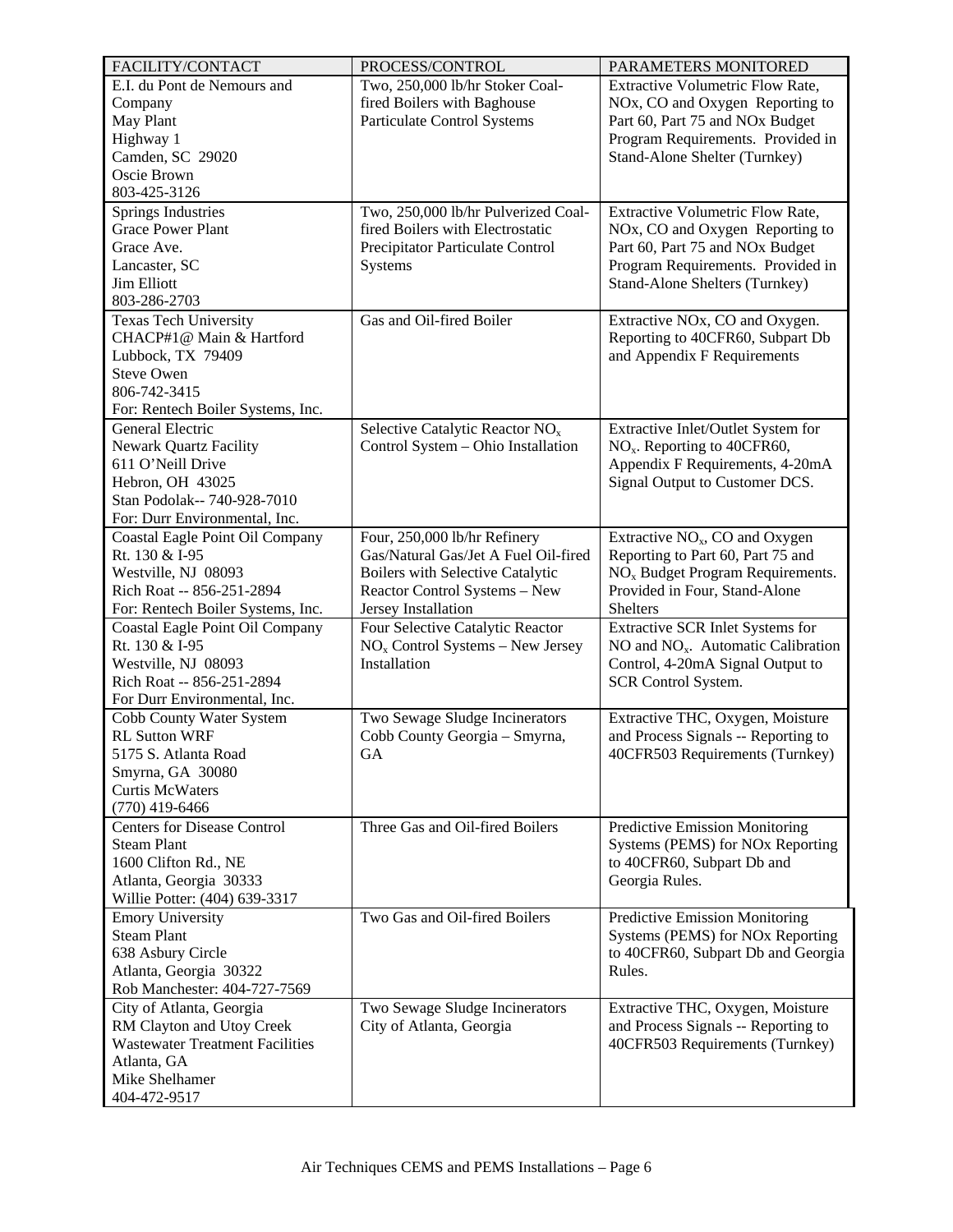| FACILITY/CONTACT                                                   | PROCESS/CONTROL                        | PARAMETERS MONITORED                               |
|--------------------------------------------------------------------|----------------------------------------|----------------------------------------------------|
| <b>Gulfstream Aerospace</b>                                        | Aircraft Production and Painting.      | Extractive THC Stream-switched and                 |
| 4150 Donald Douglas Dr                                             | Carbon Adsorption and                  | THC Analyzers. Reporting to                        |
| Long Beach, CA 90808                                               | Regenerative Thermal Oxidizers         | 40CFR60 and Appendix F                             |
| Roger Bowman--(562) 627-7584                                       | with Rotary Concentrator               | Requirements. Eight Monitoring                     |
|                                                                    |                                        | Locations                                          |
| <b>Lockheed Martin Aeronautics</b>                                 | Aircraft Production and Painting.      | Predictive Emission Monitoring                     |
| Company                                                            | Two Gas and Oil-fired Boilers          | Systems (PEMS) for $NOx$ Reporting                 |
| 86 S. Cobb Dr.                                                     |                                        | to 40CFR60, Subpart Db and Georgia                 |
| Marietta, GA 30063-0446                                            |                                        | Rules. Integrated PEMS PLC                         |
| Carl Jacobsen--(770) 494-2631                                      |                                        | Communications with Two Boiler                     |
|                                                                    |                                        | PLCs.                                              |
| New Hanover County, NC                                             | Municipal Waste-Fired Boilers          | Dilution Extractive Inlet/Outlet SO <sub>2</sub> , |
| Waste to Energy Facility                                           | (Six Sampling Points on Three          | Oxygen, Moisture; Outlet NO <sub>x</sub> , CO,     |
| 3002 Hwy. 421 North                                                | Sources)                               | Opacity. Reporting to 40CFR60,                     |
| Wilmington, North Carolina 28401<br>Al Canady, Maintenance Manager |                                        | Appendix F Requirements (Turnkey)                  |
| 910-341-4165                                                       |                                        |                                                    |
| <b>Dynegy Energy</b>                                               | Two, 159MW Simple Cycle                | Extractive $NOx$ and Oxygen                        |
| Hartwell Energy Facility                                           | <b>Combustion Turbines</b>             | Reporting to Part 75 Requirements.                 |
| 415 Smith McGee Highway                                            |                                        | Provided in Two, Stand-Alone                       |
| Hartwell, Georgia 30643                                            |                                        | Shelters, MODBUS Serial                            |
| Mike McCollum                                                      |                                        | <b>Communications of Process</b>                   |
| 706-376-7010                                                       |                                        | Parameters (Turnkey System)                        |
| MMcCollum@hartwellenergy.com                                       |                                        |                                                    |
| <b>WestPoint Stevens</b>                                           | Two Gas and Oil-fired Boilers          | Predictive Emission Monitoring                     |
| <b>Clemson Finishing Facility</b>                                  |                                        | Systems (PEMS) for NOx Reporting                   |
| Cherry Rd.                                                         |                                        | to 40CFR60, Subpart Db.                            |
| Clemson, South Carolina 29631<br>Kevin Cleveland                   |                                        |                                                    |
| 864-653-2610                                                       |                                        |                                                    |
| City of Savannah Georgia                                           | Two Sewage Sludge Incinerators         | Extractive THC, Oxygen, Moisture,                  |
| <b>President Street WWTF</b>                                       |                                        | Opacity, Process Signals -- Reporting              |
| Savannah, Georgia 31404                                            |                                        | to 40CFR503 Requirements                           |
| Jim Laplander, Senior Civil Eng.                                   |                                        | (Turnkey)                                          |
| 912-651-6510                                                       |                                        |                                                    |
| University of Virginia                                             | Two Coal and Gas-fired Boilers         | Dilution NOx, Oxygen, Opacity,                     |
| Charlottesville, Virginia 22903                                    |                                        | Fuels from 5 Boilers, Reporting to                 |
| Tom Frazer, Utilities                                              |                                        | Subpart Db and 40CFR60, Appendix                   |
| 804-962-4621                                                       |                                        | F (Turnkey)                                        |
| <b>GNB Battery Recycling</b>                                       | Rotary Furnace and Reverb Furnace      | Extractive CO, Oxygen, Volumetric                  |
| Columbus, Georgia 31906                                            | <b>Lead Production</b>                 | Flowrates, SO2, NOx, Moisture.                     |
| Kristen Spangler<br>706-689-0761                                   |                                        | Reporting to 40CFR60, Appendix F                   |
| JM Huber Corporation                                               | Two Stacks after RTO's and WESP        | Requirements<br>Opacity. Reporting to 40CFR60,     |
| <b>Wood Products Division</b>                                      | <b>Units on OSB Production Process</b> | <b>Subpart Dc Requirements</b>                     |
| Crystal Hill, Virginia 24539                                       |                                        |                                                    |
| George Hodges                                                      |                                        |                                                    |
| 804-476-6628                                                       |                                        |                                                    |
| Visy Paper, Inc.                                                   | Gas and Oil-fired Boiler               | Extractive $NOx$ , CO and Oxygen.                  |
| Conyers, Georgia 30307                                             |                                        | Reporting to 40CFR60, Subpart Db                   |
| David Kokinda                                                      |                                        | and Appendix F Requirements                        |
| 770-922-5400                                                       |                                        |                                                    |